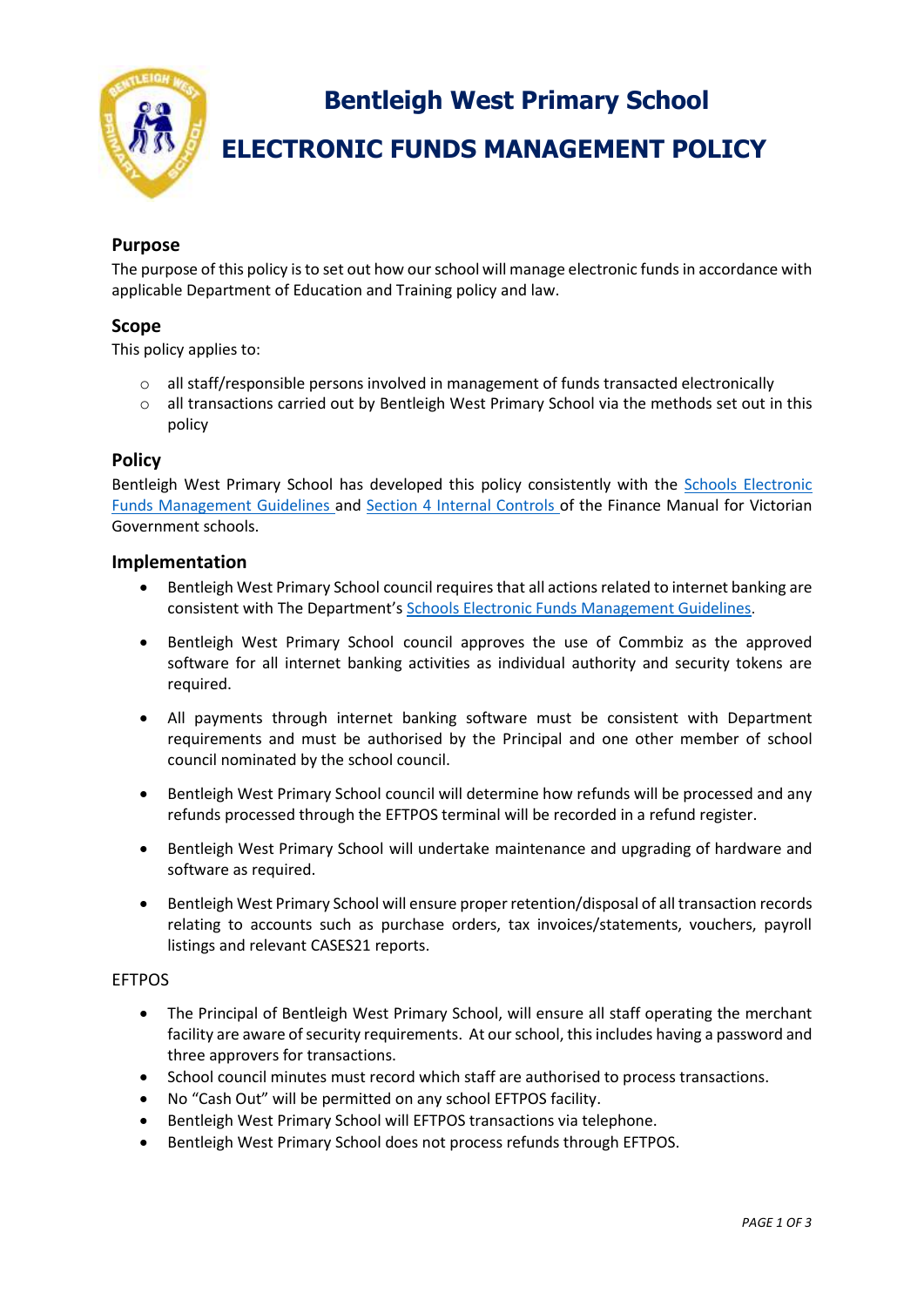Direct Debit

- All direct debit agreements must be approved and signed by school council prior to implementation.
- The school council requires all suppliers to provide tax invoices/statements to the school prior to direct debiting any funds from the school's account.
- A direct debit facility allows an external source, such as VicSuper, DET and Edupay, to a prearranged amount of funds from the school's official account on a pre-arranged date. Any such payments will be authorised as appropriate and required.
- Bentleigh West Primary School will ensure adequate funds are available in the Official Account for the "sweep" of funds to the supplier.

#### Direct Deposit

- Bentleigh West Primary School utilises a "two user authorisation of payments" banking package, as it contains a greater degree of security and access controls.
- Creditor details will be kept up to date and the treatment of GST for creditors will be monitored.
- Payment transactions will be uploaded as a batch through the CASES21 system.
- All payments made through the internet banking system must be authorised by two authorised officers.
- The various internal controls that need to be considered include:
	- $\circ$  the identification of staff with administrative/authorisation responsibilities eg the Business manager to access statements and upload batches
	- $\circ$  the identification of payment authorisers (the Principal, Assistant Principal and School Council President) for the aiuthorisation of payments
	- $\circ$  the Business Manager must not have banking authorisation/signatory responsibilities other than for the transferring of funds between school bank accounts
	- $\circ$  the allocation and security of personal identification number (PIN) information or software authorisation tokens
	- o the setting up of payee details in CASES21
	- o the authorisation of transfer of funds from the official account to payee accounts
	- o alternative procedures for processing, using the direct deposit facility, for periods of Business Manager's and Principal leave of absence.

## BPay

Bentleigh West Primary School council will approve in writing the school council's decision for the utilisation of BPAY.

Payments made by BPay are subject to the same requirements as for all transactions relating to accounts such as:

- o purchase orders
- o tax invoices/statements
- o payment vouchers
- o signed screen prints and payee details
- o relevant CASES21 reports etc.

This includes a requirement for the principal to sign and date BPay transaction receipts attached to authorised payment vouchers.